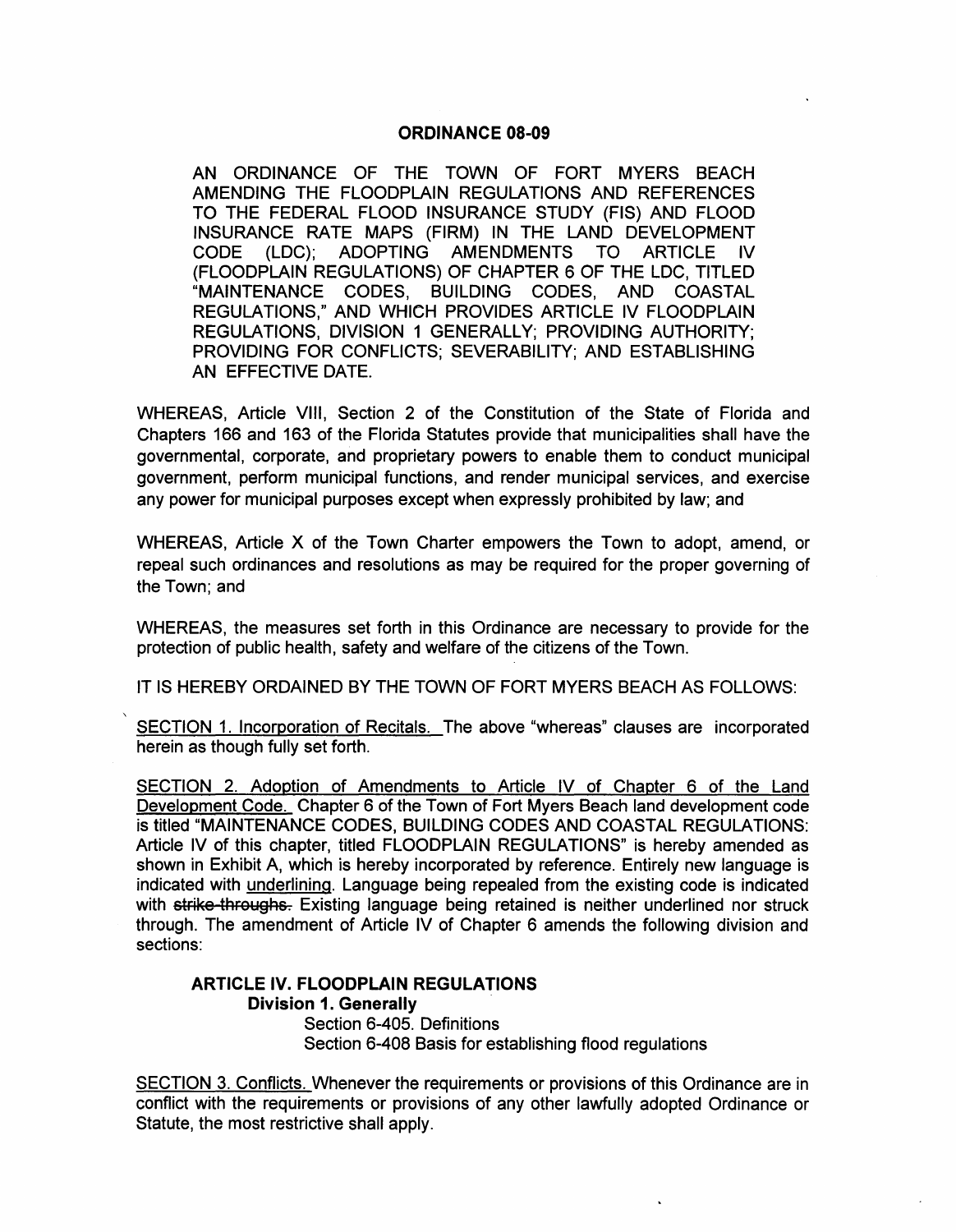SECTION 4. Severability. If any one of the provisions of this ordinance should be held contrary to any express provision of law or contrary to the policy of express law, although not expressly prohibited, or against public policy, or shall for any reason whatsoever beheld invalid, then such provision shall be null and void and shall be deemed separate from the remaining provisions of this ordinance, and in no way affect the validity of all other provisions of this ordinance.

SECTION 5. Effective Date. This ordinance shall become effective immediately upon its adoption.

The foregoing ordinance was enacted by the Town Council upon a motion by Council Member List and seconded by Council Member Raymond and, upon being put to a vote, the result was as follows:

Larry Kiker, Mayor aye Herb Acken, Vice Mayor aye Bob Raymond aye

Tom Babcock ave Jo List aye

DULY PASSED AND ENACTED this 18<sup>th</sup> day of August, 2008

ATTEST: TOWN OF FORT MYERS BEACH

Bv: Bv: Michelle D. Mayher, Town Clerk Larry Kiker, Mayor

Approved as to legal form and Sufficiency by:

Anne Dalton, Esquire, Town Attorney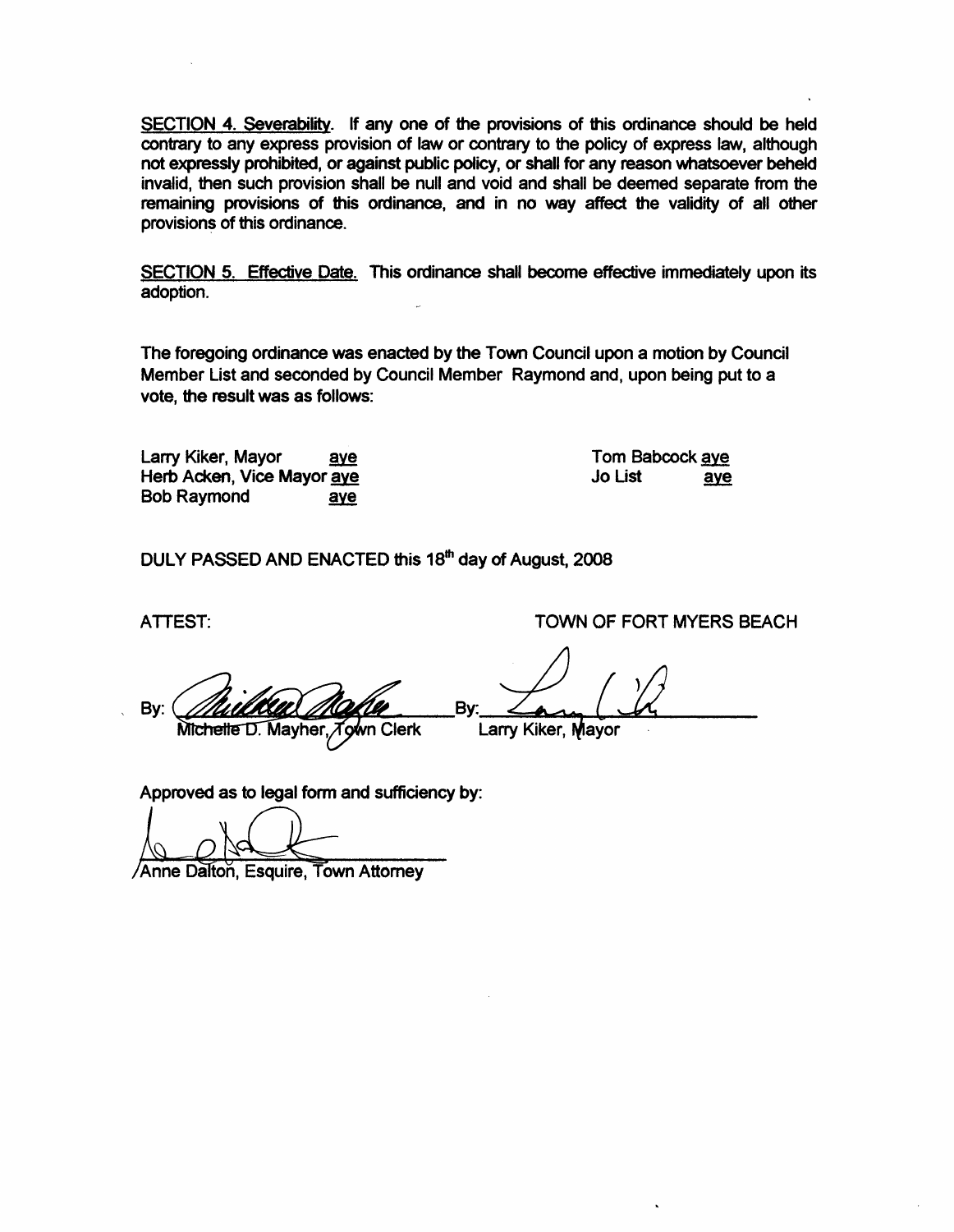# **EXHIBIT A**

# **FORT MYERS BEACH LAND DEVELOPMENT CODE**

## CHAPTER 6 MAINTENANCE CODES, .' BUILDING CODES, AND COASTAL REGULATIONS<sup>1</sup>

# ARTICLE IV. FLOODPLAIN REGULATIONS

## DIVISION 1. GENERALLY

Sec. 6-401. through Sec. 6-404. [No changes.]

#### Sec. 6-405. Definitions.<sup>3</sup>

The following words, terms, and phrases, when used in this article, shall have the meanings ascribed to them in this section, except where the context clearly indicates a different meaning. Unless specifically defined in this section, words or phrases used in this article shall be interpreted so as to give them the meanings they have in common usage and to give this article its most reasonable application.

*Accessory structure* means a building or structure which is customarily incidental and subordinate to a principal building or to the principal use of the premises, and located on the same premises.

*Addition* means any walled and roofed expansion that increases the floor space of an existing building in which the addition is connected by a common loadbearing wall other than a firewall. Any walled and roofed addition which is connected by a firewall or is separated by independent perimeter loadbearing walls is considered new construction.

*Appeal* means a request for a review of the coordinator's interpretation of any provision of this article. A request for a variance from the precise terms of this article is not an appeal.

*Area of special flood hazard* means the land in the floodplain within a community subject to a one percent or greater chance of flooding in any given year. The entire Town of Fort Myers Beach has been designated an area of special flood hazard by the Federal Emergency Management Agency (see § 6-408).

*Base flood* means the flood having a one percent chance of being equaled or exceeded in any given year, as determined by the maps described in § 6-408.

*Breakaway walls* means any type of walls, whether solid or lattice, and whether constructed of concrete, masonry, wood, metal, plastic, or any other suitable building materials, which are not part of the structural support of the building and which are designed and constructed to collapse under specific lateral loading forces without causing damage to the elevated portion of the buildings or the supporting foundation system on which they are used.

*Building* means any structure built for support, . shelter, or enclosure for any occupancy or storage.

<sup>&</sup>lt;sup>1</sup> Cross reference(s)--Development design standards, § *10-251 et seq.; design standards for utilities,* § *10-351 et seq.; design standards for fire safety,* § *10-381 et seq.; historic preservation, ch.* 22; *variances from building regulations for i*<br>*historic structures, § 22-175; zoning, ch. 34; permit for moving buildings,* § *34-3103; nonconforming buildings,* § 34-3231 *et seq.* 

*<sup>3</sup> Cross rejerence(s)-Dejinitions and rules of construction generally,* § *1-2.* 

*Coastal high-hazard area* means the area subject to high-velocity waters caused by wave action from storms or seismic sources. The coastal high-hazard area is designated identified as Zone V on the flood insurance rate map  $\overline{as}$  zones VI--V30.